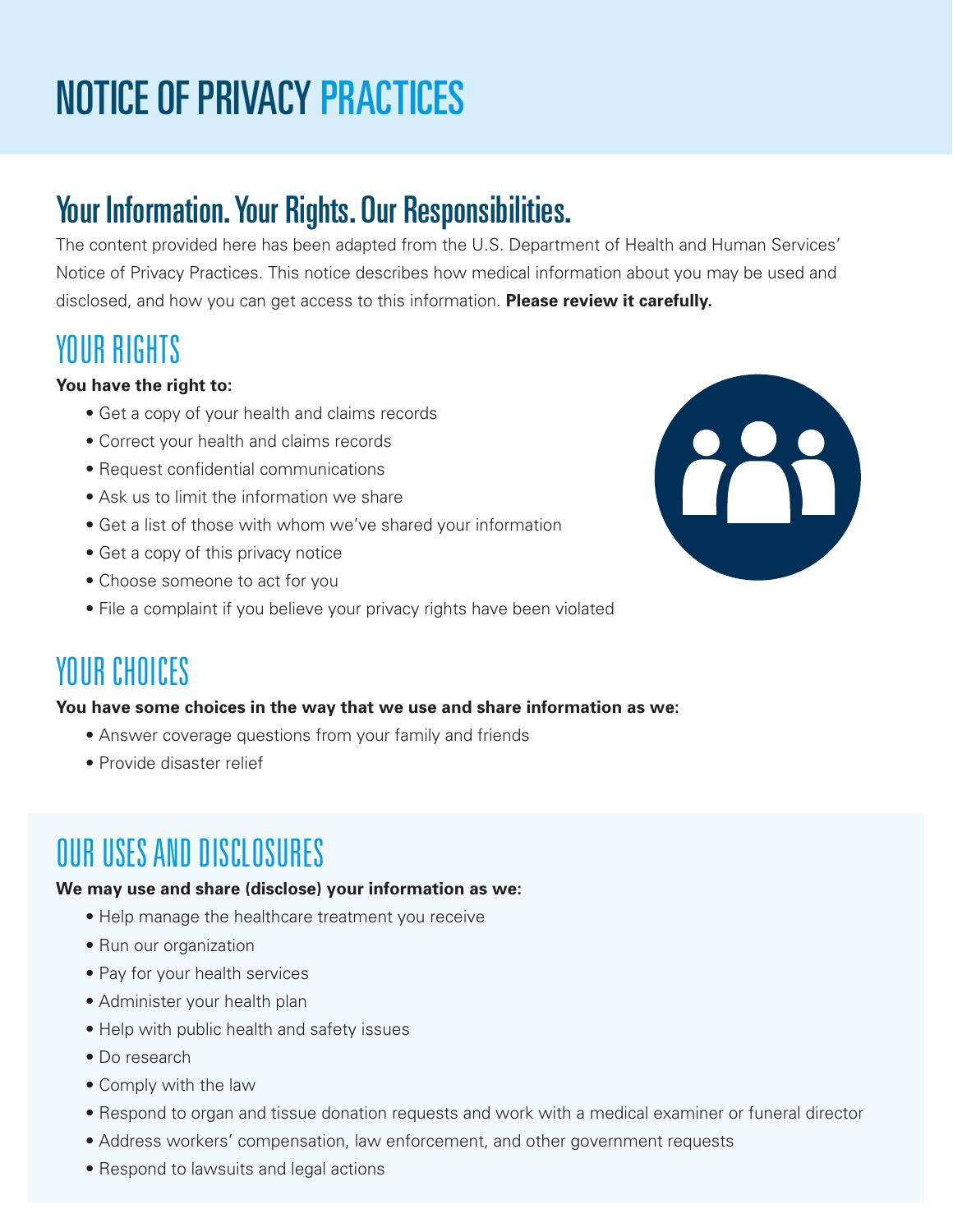## YOUR RIGHTS

When it comes to your health information, you have certain rights. This section of our website explains your rights and some of our responsibilities to help you.

To exercise any of these rights, call Customer Service at the number listed on your ID card, or call the Privacy Office at **602-864-2255** or **800-232-2345, ext. 2255**.

#### **Get a copy of your health and claims records**

- You can ask to see or get a copy of your health and claims records and other health information we have about you. To ask us how to do this, call Customer Service at the number listed on your ID card.
- We will provide a copy or a summary of your health and claims records, usually within 30 days of your request. We may charge a reasonable, cost-based fee.

#### **Ask us to correct your health and claims records**

- You can ask us to correct your health and claims records if you think they are incorrect or incomplete. To ask us how to do this, call Customer Service at the number listed on your ID card.
- We may say "no" to your request, but we'll tell you why—in writing—within 60 days.

#### **Request confidential communications**

- You can ask us to contact you in a specific way (for example, home or office phone) or to send mail to a different address.
- We will consider all reasonable requests, and must say "yes" if you tell us you would be in danger if we do not.

#### **Ask us to limit what we use or share**

- You can ask us not to use or share certain health information for treatment, payment, or our operations.
- We are not required to agree to your request, and we may say "no" if it would affect your care.

### **Get a list of those with whom we've shared information**

- You can ask for a list (called an accounting request) of the times we've shared your health information, who we shared it with, and why, for up to six years prior to the date you ask.
- We will include all the disclosures except for those about treatment, payment, and healthcare operations, and certain other disclosures (such as any you asked us to make). We'll provide one accounting a year for free, but will charge a reasonable, cost-based fee if you ask for another one within 12 months.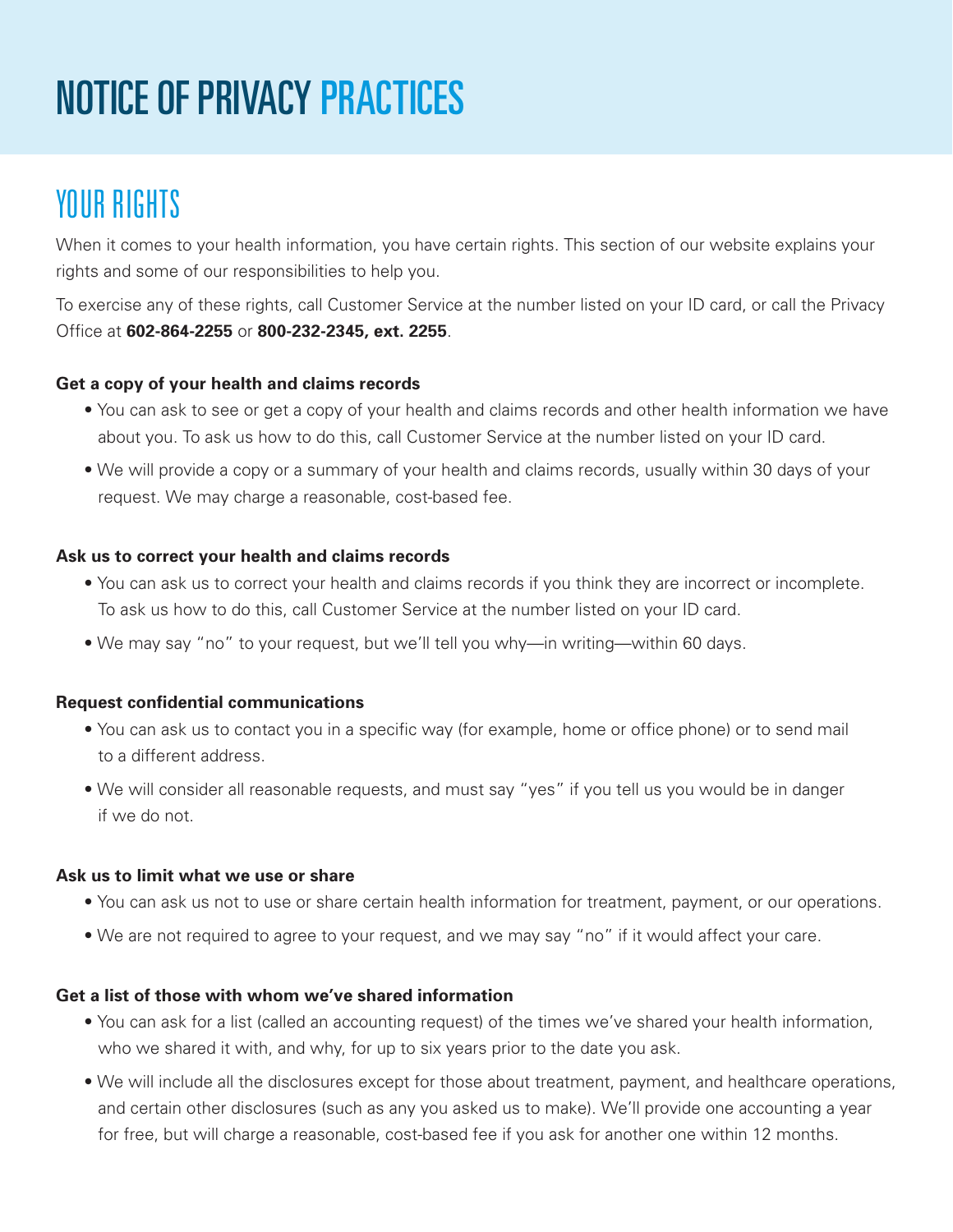### **Get a copy of this privacy notice**

You can ask for a paper copy of this notice at any time, even if you have agreed to receive the notice electronically. We will provide you with a paper copy promptly.

### **Choose someone to act for you**

- If you have given someone medical power of attorney or if someone is your legal guardian, that person can exercise your rights and make choices about your health information.
- We will make sure the person has this authority and can act for you before we take any action.

#### **File a complaint if you feel your rights are violated**

• You can complain if you feel we have violated your rights by contacting us at:

 **BCBSAZ Privacy Office, PO Box 13466, C300, Phoenix, AZ 85002-3466; by calling 602-864-2255 or 1-800-232-2345, ext. 2255; or by emailing us at PrivacyOffice@azblue.com**

• You can file a complaint with the U.S. Department of Health and Human Services Office for Civil Rights by sending a letter to:

 **200 Independence Avenue, S.W., Washington, D.C. 20201; by calling 1-877-696-6775; or by visiting hhs.gov/hipaa/filing-a-complaint/index.html**



• We will not retaliate against you for filing a complaint.

### YOUR CHOICES

You have the right to choose specific people—family, close friends, or others—with whom we can share certain health information, in specific situations. These are:

- **1.** People who may be involved in helping you get medical care or pay for services, such as:
	- **a.** A friend who sometimes picks up prescriptions for you
	- **b.** A close relative who handles your medical bills
	- **c.** A son or daughter who goes with you to doctor visits
- **2.** The people you want us to contact if you have a medical emergency

In a disaster situation, in may be in your best interest for us to share your protected health information with public or private entities that are allowed to have this information by law in order to assist in disaster-relief efforts. However, the choice is yours. You can tell us whether or not we have your permission to share your information with disaster-relief organizations in the event of a disaster.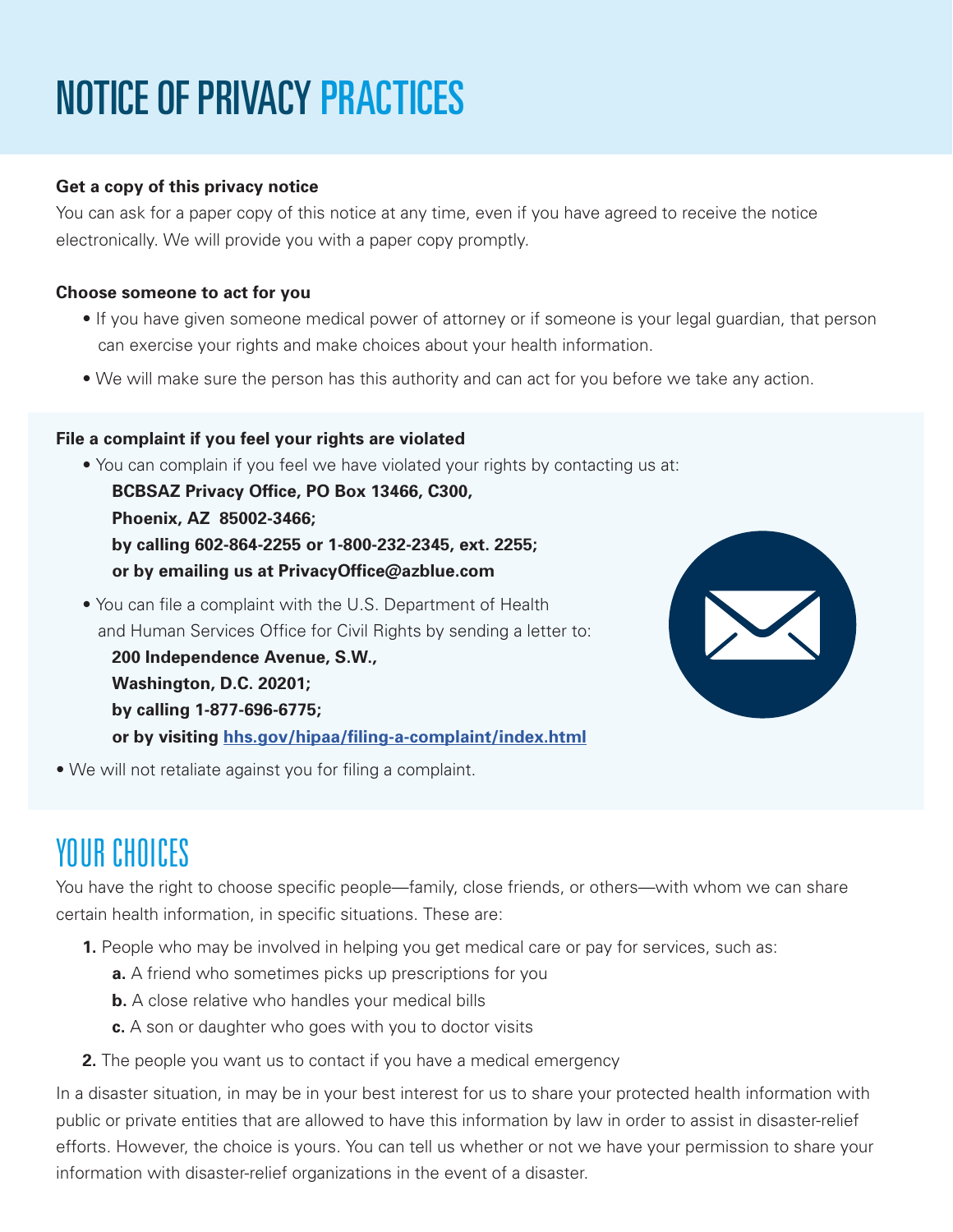If you have a clear preference for how we share your information in any of the situations described above, talk to us. Tell us what you want us to do, and we will follow your instructions.

If you are not able to tell us your preference (for example if you are unconscious), we may go ahead and share your information if we believe it is in your best interest. We may also share your information when needed to lessen a serious and imminent threat to your health or safety.

In these cases, we never share your information, unless you give us written permission:

- Marketing purposes
- Sale of your information

# Our Uses and Disclosures

## HOW DO WE TYPICALLY USE OR SHARE YOUR HEALTH INFORMATION?



**We typically use or share your health information to:**

### **Help manage the healthcare treatment you receive**

We can use your health information and share it with professionals who are treating you.

**Example:** A doctor sends us information about your diagnosis and treatment plan so we can arrange additional services.

### **Run our organization**

- We can use and disclose your information to run our organization and contact you when necessary.
- We are not allowed to use genetic information to decide whether we will give you coverage, or to set the price of that coverage. This does not apply to long-term care plans.

**Example:** We use health information about you to develop better services for you.

### **Pay for your health services**

We can use and disclose your health information as we pay for your health services.

**Example:** We share information about you with your dental plan to coordinate payment for your dental work.

### **Administer your plan**

We may disclose your health information to your health plan sponsor for plan administration.

**Example:** Your company contracts with us to provide a health plan, and we provide your company with certain statistics to explain the premiums we charge.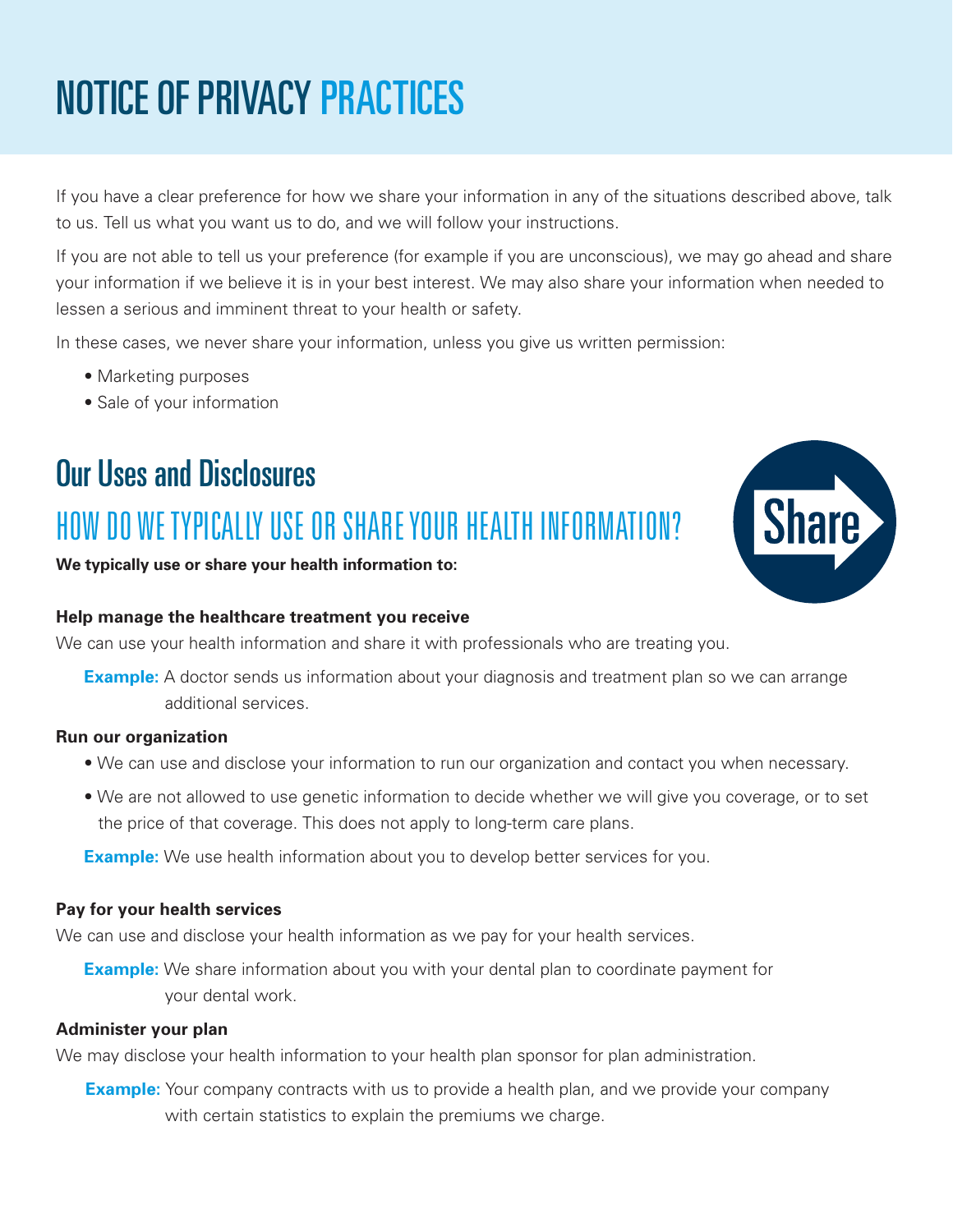### HOW ELSE CAN WE USE OR SHARE YOUR HEALTH INFORMATION?

We are allowed or required to share your information in other ways—usually in ways that contribute to the public good, such as public health and research. We have to meet many conditions under the law before we can share your information for these purposes. For more information, see **hhs.gov/ocr/privacy/hipaa/ understanding/consumers/index.html.**

### **Help with public health and safety issues**

We can share health information about you for certain public health purposes, such as:

- Preventing disease
- Helping with product recalls
- Reporting adverse reactions (things like bad side effects or allergic reactions) to medications
- Reporting suspected abuse, neglect, or domestic violence
- Preventing or reducing a serious threat to anyone's health or safety

#### **Do research**

We can use or share your information for health research.

### **Comply with the law**

We will share information about you if state or federal laws require it, including with the Department of Health and Human Services, if it wants to see that we're complying with federal privacy law.

### **Respond to organ and tissue donation requests, and work with a medical examiner or funeral director**

- We can share health information about you with organizations that handle organ, eye, or tissue donation and transplantation.
- When an individual dies, we can share their health information with a coroner, medical examiner, or funeral director.

### **Address workers' compensation, law enforcement, and other government requests**

We can use or share health information about you:

- For workers' compensation claims
- For law enforcement purposes or with a law enforcement official
- With health oversight agencies for activities authorized by law
- For special government functions such as military, national security, and presidential protective services

### **Respond to lawsuits and legal actions**

We can share health information about you in response to a court or administrative order, or in response to a subpoena.